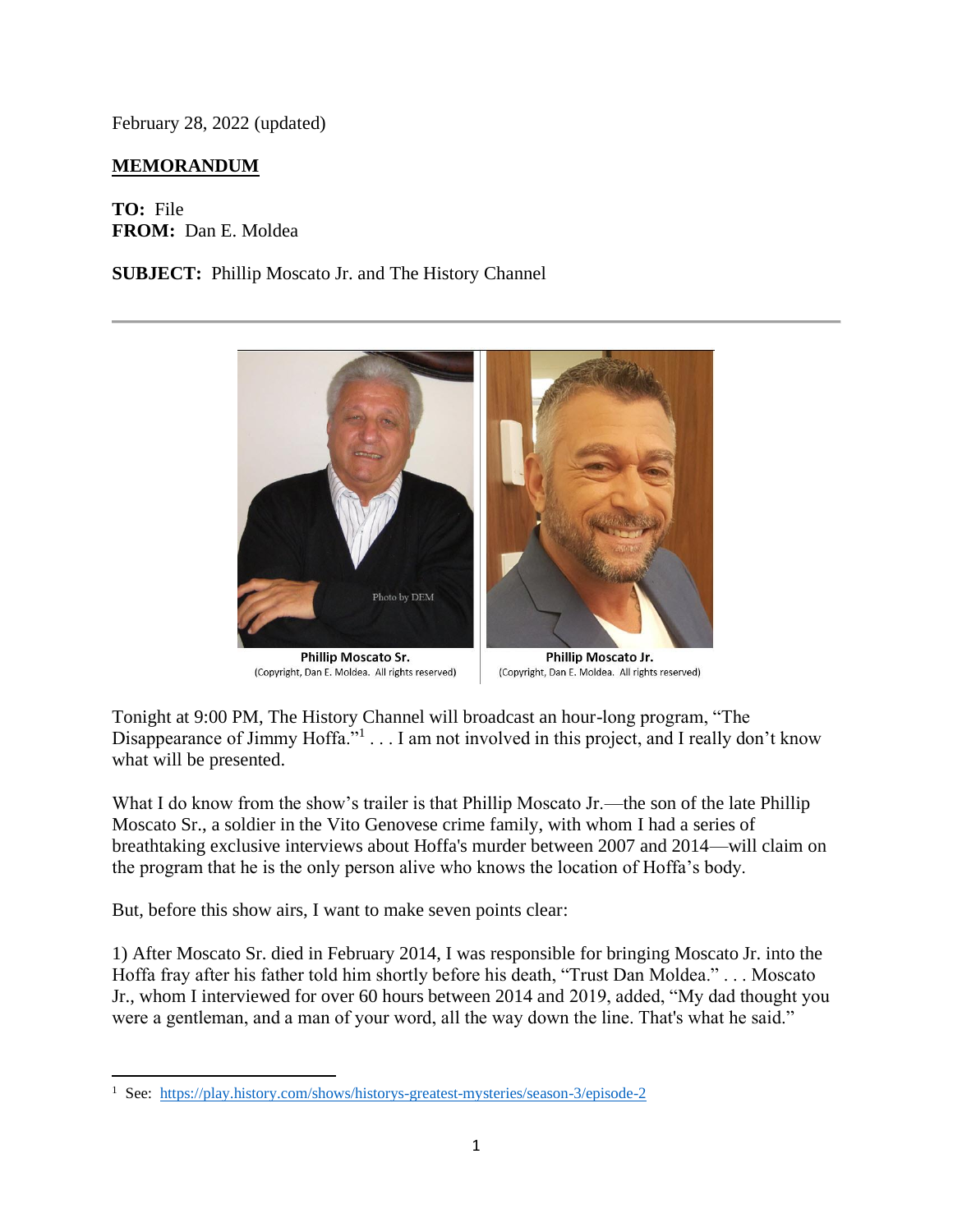2) However, apart from revealing his connection to the late Vincent Ravo, a notorious organizedcrime figure in New Jersey, Moscato Jr. did not tell me everything he knew—because he wanted to get paid for his information. And I was insisting that no one on my team would accept any money from any media organization until Hoffa's body was recovered and positively identified by the FBI. . . . And, notably, I continue to stand by that principle to this day.

3) In or about 2018, based on the clues Moscato Jr. gave me, I determined that he believed that the body was buried in an abandoned parking lot in the Meadowlands. As part of my investigation, I collected land records and photographs of the property. But my discovery caused unexpected problems between Moscato Jr. and me.



The parking lot at 200 Outwater Lane in Carlstadt, New Jersey

4) Long story short, Moscato Jr. took Eric Shawn of Fox News and me to that location in September 2019. But, at that time and for reasons of his own, Moscato Jr. told me that he did not want to cooperate with the law-enforcement community. Hearing that, I simply lost interest in his story.... I will be curious to hear what Moscato Jr. says tonight.



At the parking lot, 200 Outwater Lane, Carlstadt (l-r) Eric Shawn, Phillip Moscato Jr, Dan Moldea (Copyright, 2019. Dan E. Moldea. All rights reserved.)

5) To be clear, the current FBI investigation—in the aftermath of its court-authorized search last October of a location near the PJP Landfill, aka "Brother Moscato's Dump" in Jersey City—is based on the information I collected from Frank Cappola, the oldest son of the late Paul Cappola, Moscato Sr's partner in PJP.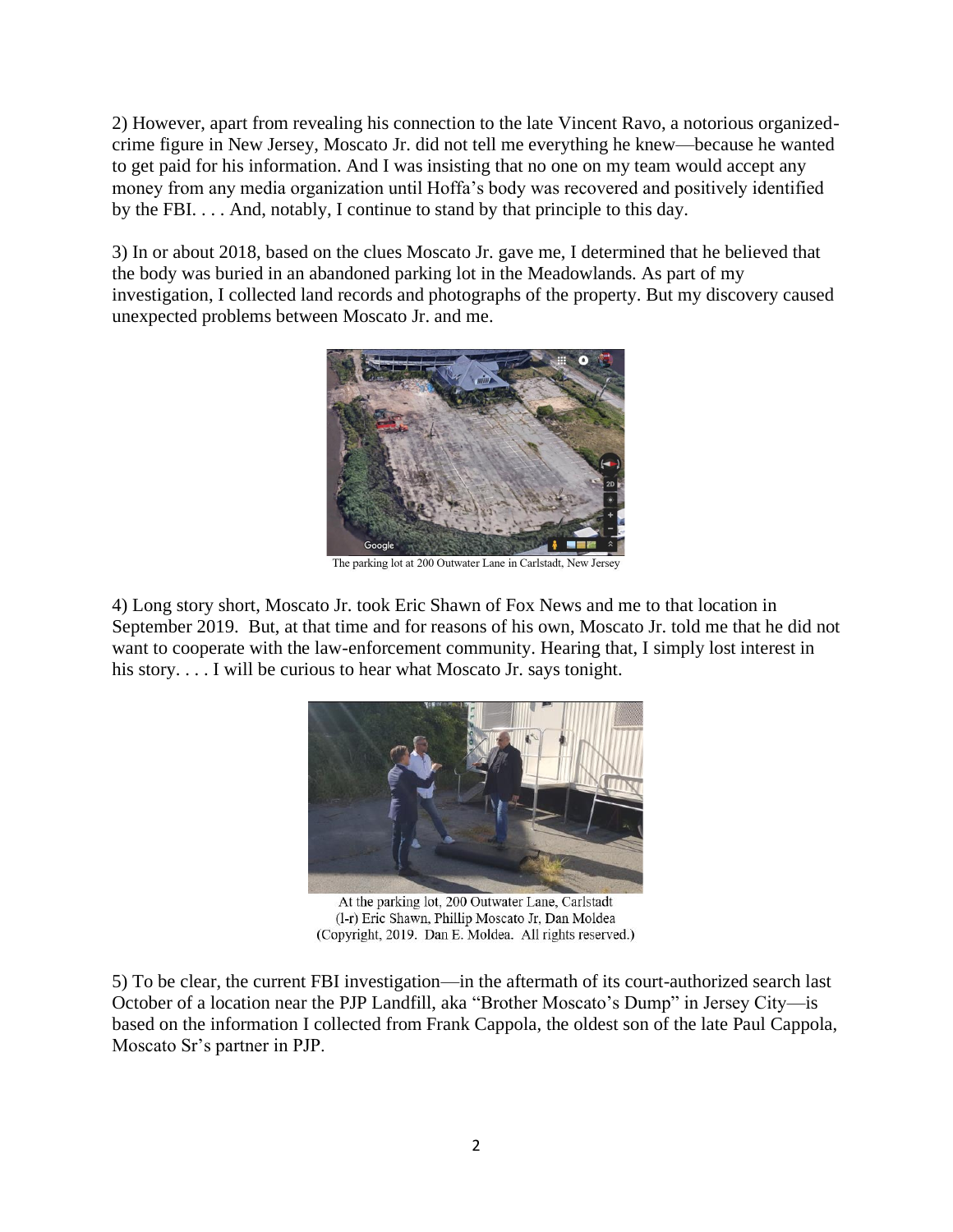6) At my request, Frank, who died in March 2020, executed a sworn declaration on October 7, 2019, detailing how and why his father—at the direction of Moscato Sr.—buried Hoffa's body.<sup>2</sup>. . . It is that affidavit that is the key piece of evidence in the FBI's current probe.

7) As those close to me know, I have never expressed anything but total respect for Moscato Sr. and his devoted wife, as well as for Moscato Jr., with whom I have not spoken in nearly two years. . . . To be clear, I am here protecting my story about Frank Cappola.<sup>3</sup>

**POST-SHOW UPDATE:** After crashing and burning with his infamous parking-lot caper in September 2019, Phillip Moscato Jr. then trashed the late Frank Cappola's information about the site of Jimmy Hoffa's unmarked grave at PJP during his conversations with me in 2019 and even in 2020 after Frank's death.

But, after rendering himself as completely irrelevant in the search for Hoffa, Moscato Jr. has now cynically and shamelessly hijacked Frank's version of events—with his dramatically revised claim that his father told him that Hoffa's body is exactly where Frank stated in the sworn declaration he executed at my request on October 7, 2019.<sup>4</sup>

<sup>4</sup> As promised, I did not write about my 2007-2014 interviews with Phillip Moscato Sr., including those that were recorded, until after his death. I published my first story on July 30, 2015, the 40<sup>th</sup> anniversary of Hoffa's murder, revealing that, according to Moscato Sr., Hoffa was buried at PJP, aka Brother Moscato's Dump.

See: Dan E. Moldea, *Gang Land News*, "The disappearance of Jimmy Hoffa: Forty years later," July 30, 2015. <https://www.moldea.com/Hoffa-40.html>

A news story about my article was featured that same day under a banner headline in the *New York Daily News*.

See: John Marzulli, *New York Daily News*, "EXCLUSIVE: NEW EVIDENCE EMERGES ON JIMMY HOFFA'S POSSIBLE FATE, SUGGESTS FEDS WERE ON RIGHT TRACK SEARCHING N.J. DUMP," July 30, 2015. <https://www.nydailynews.com/news/crime/exclusive-new-evidence-emerges-jimmy-hoffa-fate-article-1.2308877>

At the time of publication of these stories—seventeen months after his father's death—Phillip Moscato Jr. did not tell me that this was consistent with what his father had supposedly told him on his deathbed.

During a conversation with me on May 9, 2017, Moscato Jr. boasted: "I can give you the fucking plot, the land and the plot, where it is. I can tell you exactly where it is."

However, instead of pinpointing the PJP Landfill as the site identified by his father, Moscato, Jr. opted for the nowdiscredited parking-lot theory.

It appears that the more Moscato Jr. learned from Frank Cappola's 2019 affidavit and the reaction in its aftermath, the more he claimed that his father told him in 2014.

<sup>&</sup>lt;sup>2</sup> See: [https://themobmuseum.org/wp-content/uploads/2020/07/2019-10-07-Declaration-of-Frank-Cappola-](https://themobmuseum.org/wp-content/uploads/2020/07/2019-10-07-Declaration-of-Frank-Cappola-Final.pdf)[Final.pdf](https://themobmuseum.org/wp-content/uploads/2020/07/2019-10-07-Declaration-of-Frank-Cappola-Final.pdf)

<sup>&</sup>lt;sup>3</sup> See: [https://www.facebook.com/permalink.php?story\\_fbid=3068156750068849&id=100006236621784](https://www.facebook.com/permalink.php?story_fbid=3068156750068849&id=100006236621784)